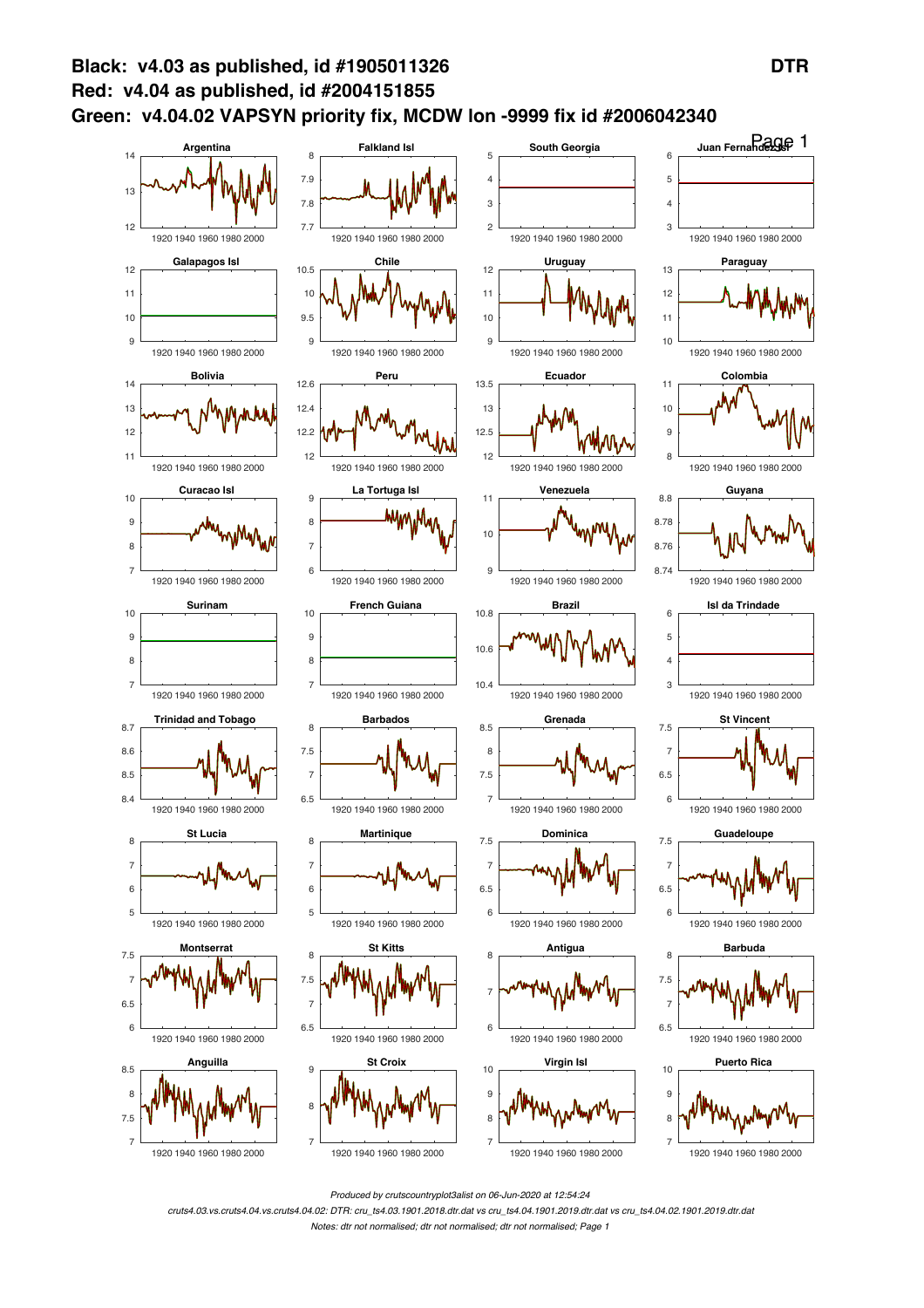

*Produced by crutscountryplot3alist on 06-Jun-2020 at 12:54:26*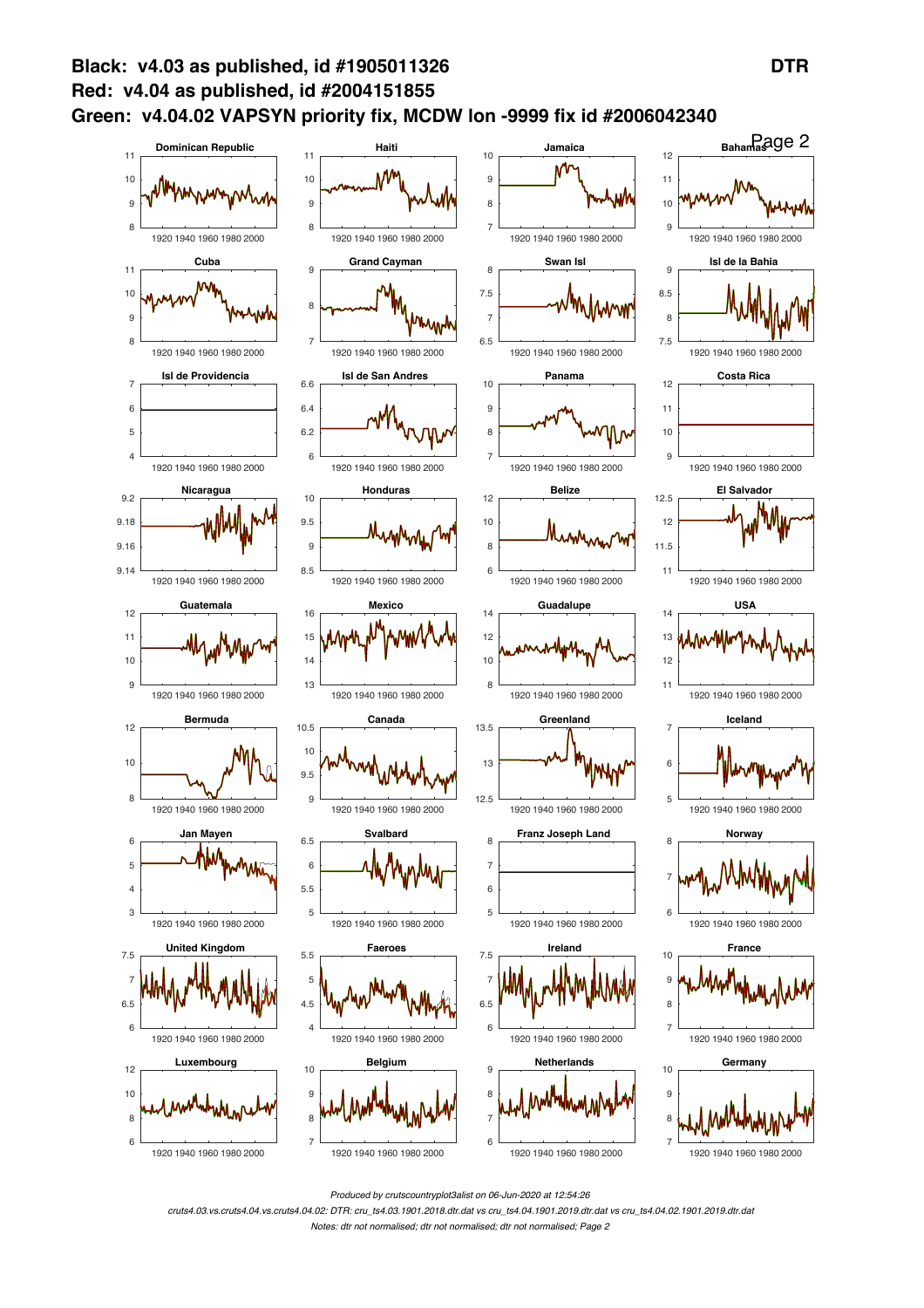

*Produced by crutscountryplot3alist on 06-Jun-2020 at 12:54:28*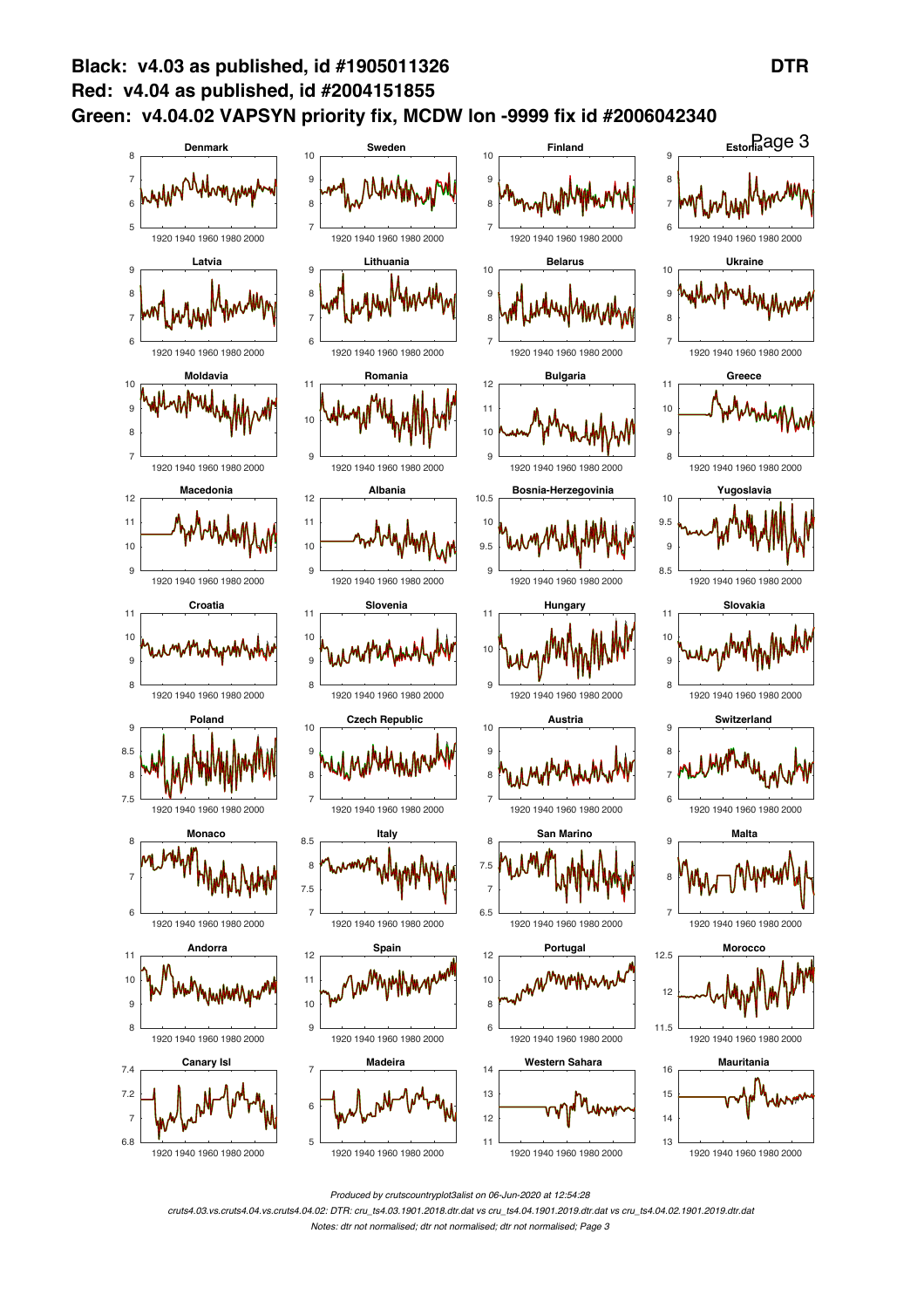

*Produced by crutscountryplot3alist on 06-Jun-2020 at 12:54:30*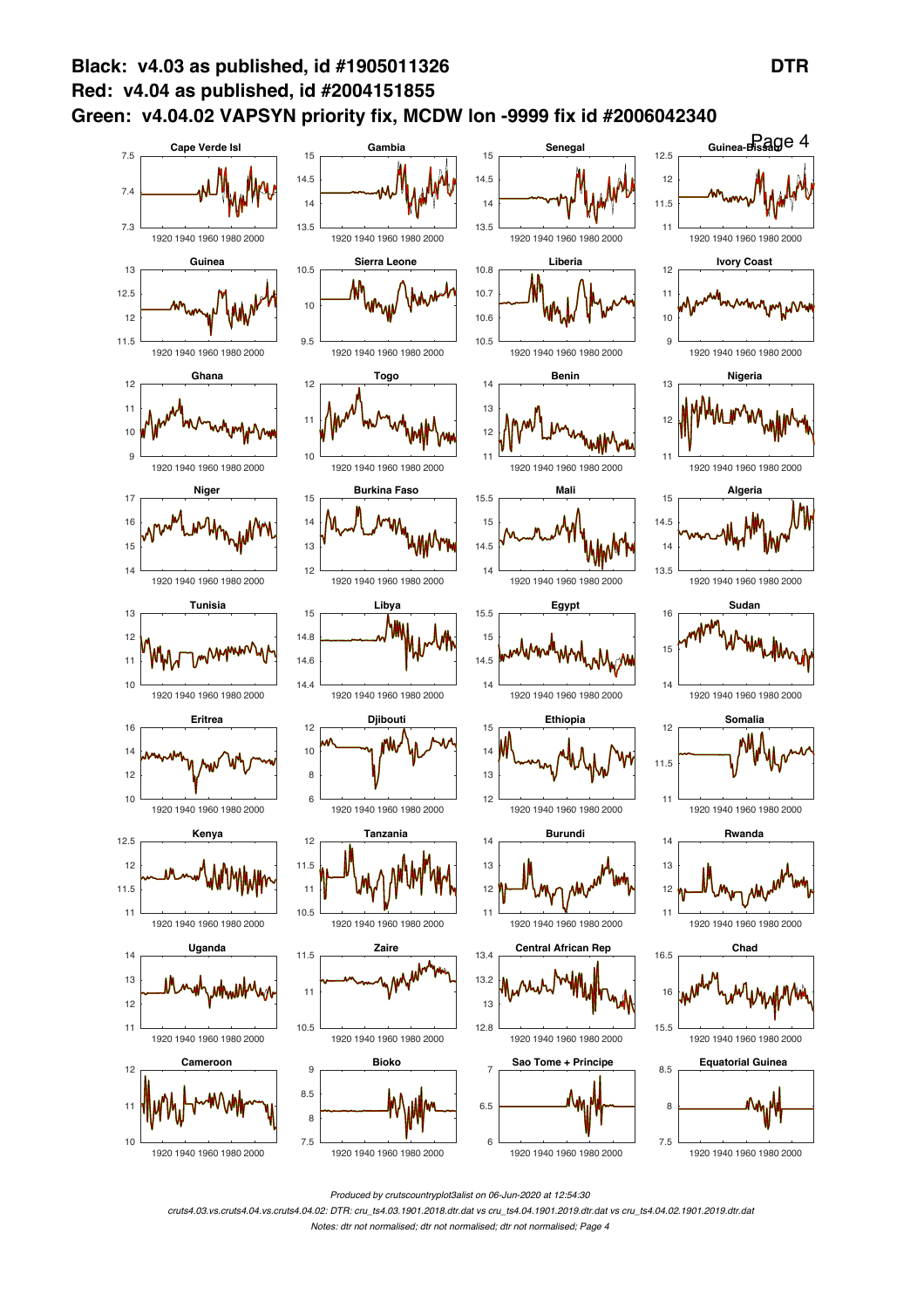

*Produced by crutscountryplot3alist on 06-Jun-2020 at 12:54:31*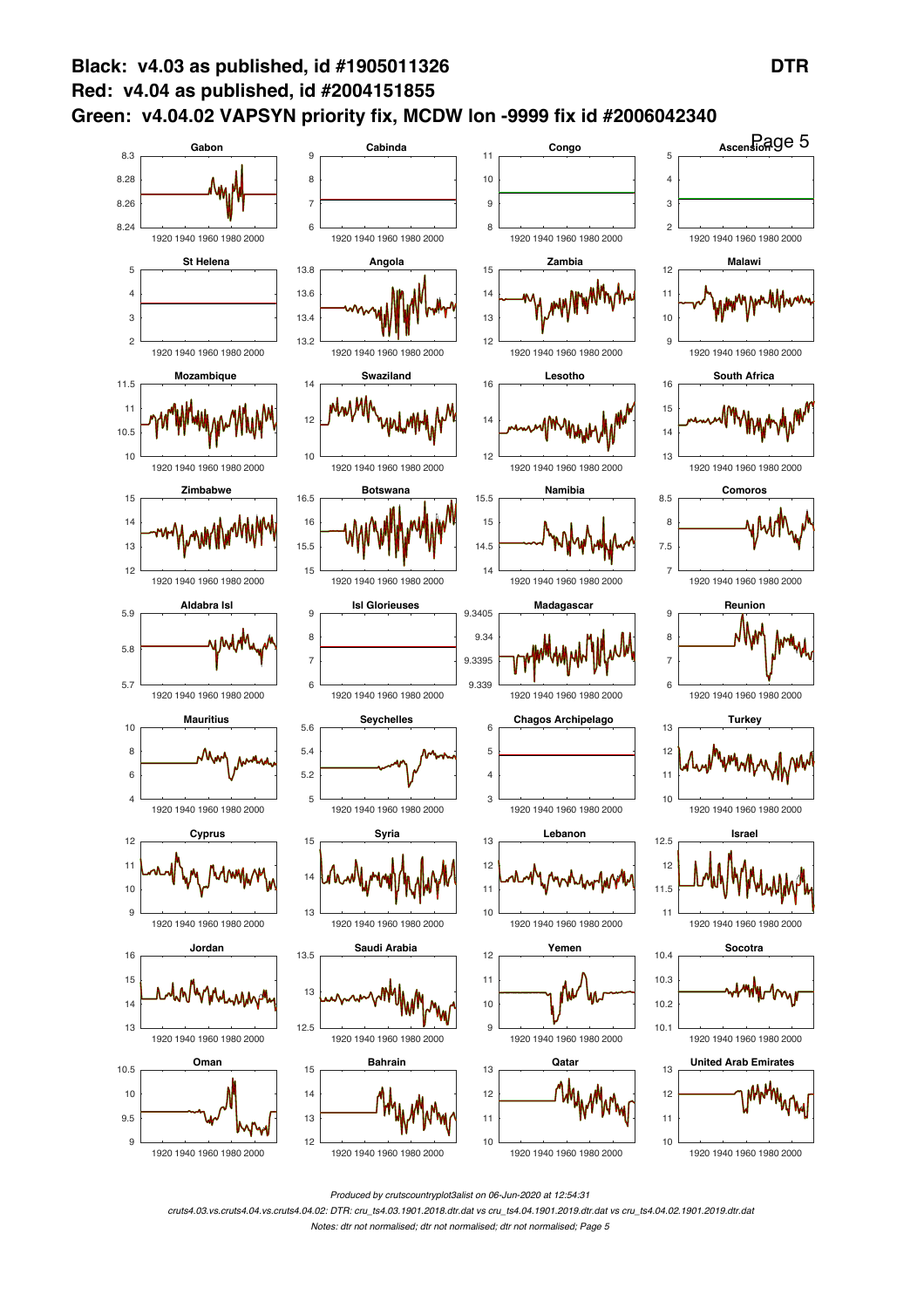

*Produced by crutscountryplot3alist on 06-Jun-2020 at 12:54:33*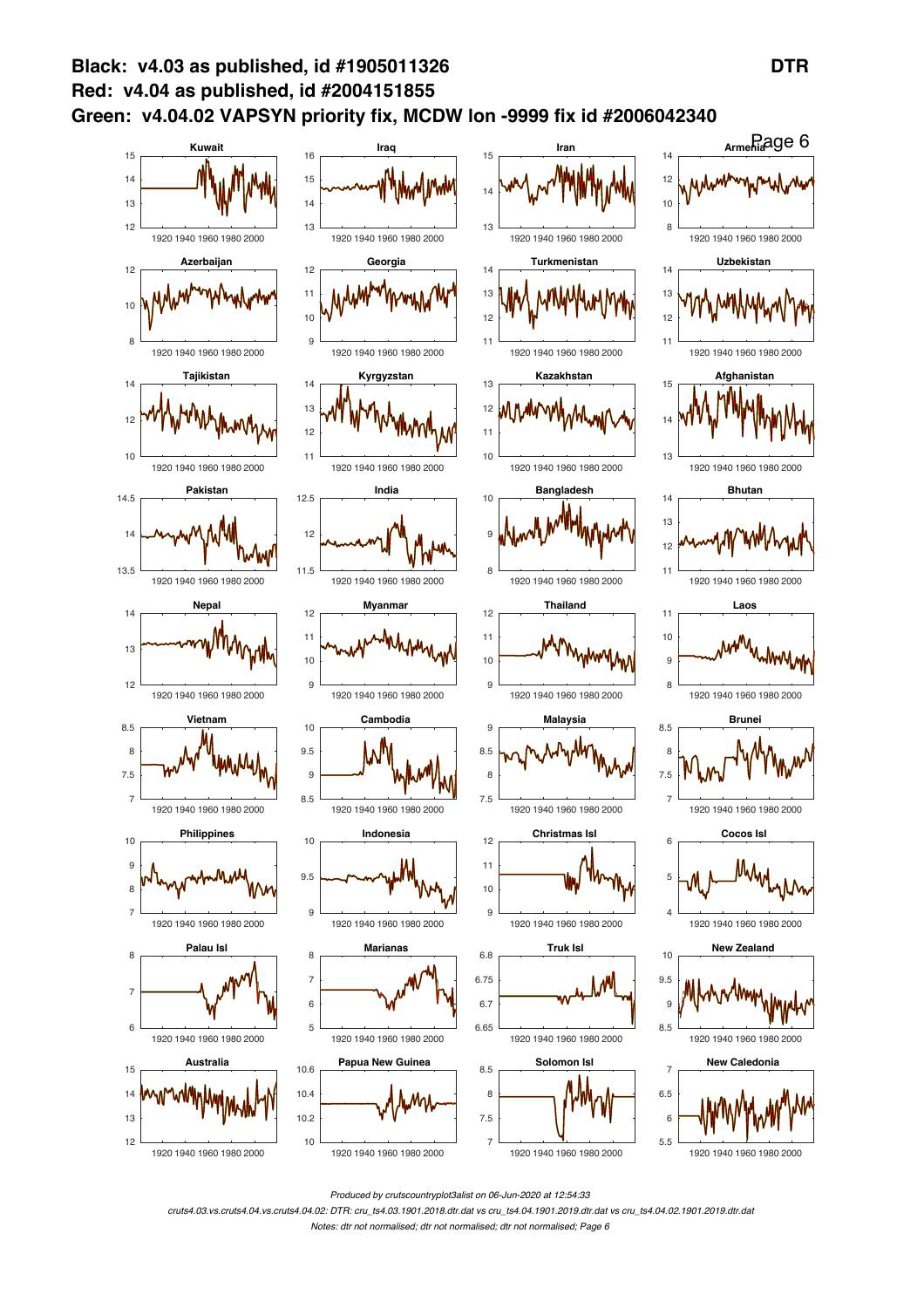

*Produced by crutscountryplot3alist on 06-Jun-2020 at 12:54:35*